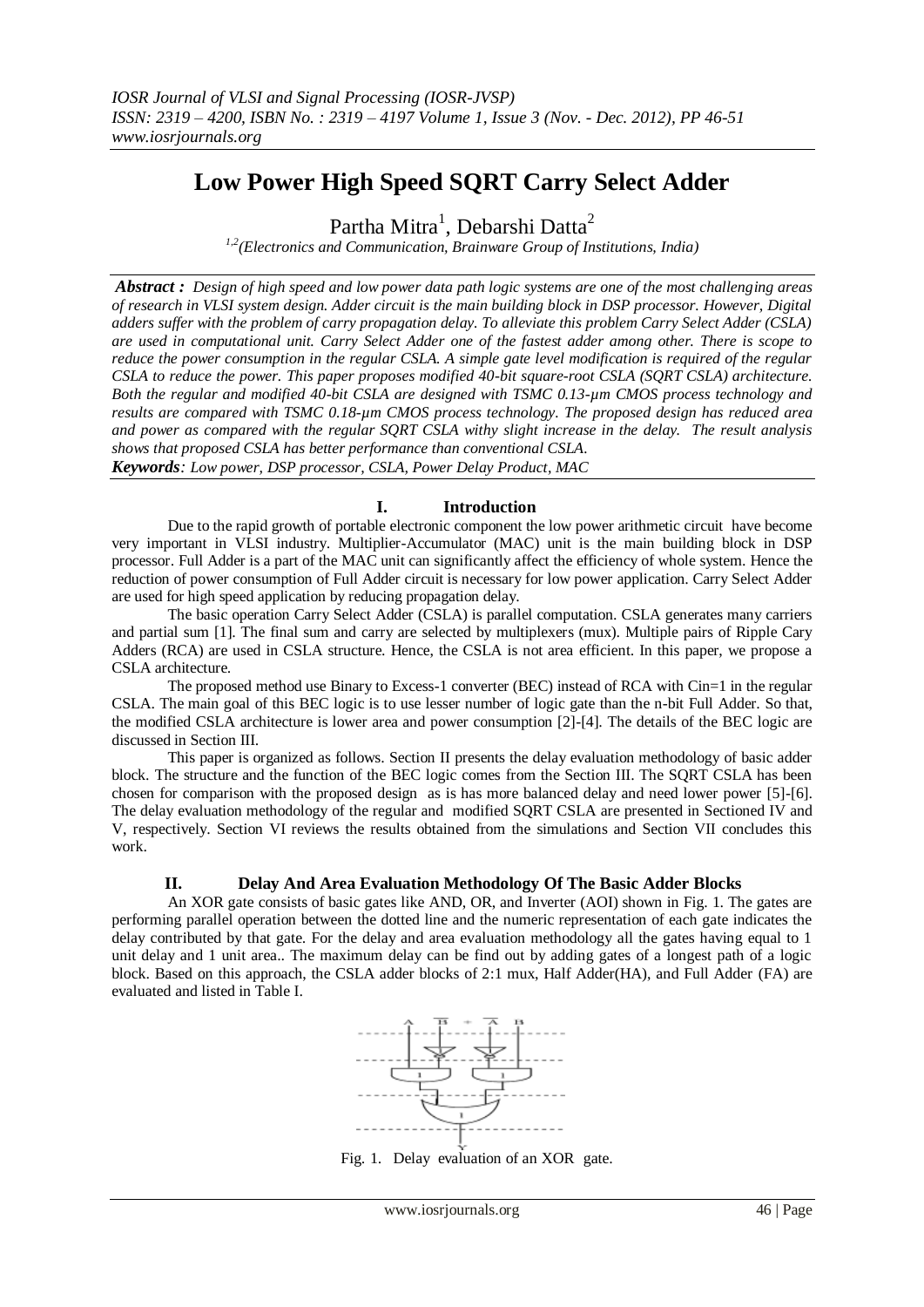| Adder blocks | Delay | Area |
|--------------|-------|------|
| <b>XOR</b>   |       |      |
| $2:1$ Mux    |       |      |
| Half Adder   |       |      |
| Full Adder   |       |      |

TABLE I : DELAY AND AREA COUNT OF THE BASIC BLOCKS OF CSLA

#### **III. Bec Logic Gate**

The proposed method uses BEC logic. The regular CSLA structure consists of two Ripple Carry Adders (RCA). One of RCA use with initial carry Cin=0 and with carry Cin=1. BEC is use instead of RCA with Cin=1 in order to reduce and power consumption of the regular CSLA. To replace the n-bit RCA, an n+1 bit BEC is required. The structure of a 4-bit BEC is shown in Fig. 2 and Table II shows its corresponding Boolean expression.



Fig. 2. 4-b BEC Logic Gates.

|        | TABLE II: FUNCTION OF THE 4-BIT BEC |  |  |
|--------|-------------------------------------|--|--|
| B[3:0] | X[3:0]                              |  |  |
| 0000   | 0001                                |  |  |
| 0001   | 0010                                |  |  |
| 0010   | 0011                                |  |  |
|        | $\ddotsc$                           |  |  |
|        | $\ddotsc$                           |  |  |
| 1110   | 1111                                |  |  |
| 111    | 0000                                |  |  |



From Fig. 3 shows the 4-bit BEC and a 8:4 multiplexer perform the basic function of CSLA. One input of the multiplexer is direct input ( B3,B2,B1, and B0) and another input of the mux is the BEC output. This produces the two possible partial results in parallel and the mux is used to select either the BEC output or the direct inputs according to the control signal Cin. The Boolean expressions of the 4-bit BEC are shown below (note the functional symbols  $\sim$  NOT, & AND,  $\land$  XOR)

 $X0 = -BO$  $X1 = B0^{\wedge} B1$  $X2 = B2 \land (B0 \& B1)$  $X3 = B3^{\wedge} (B0 \& B1 \& B2)$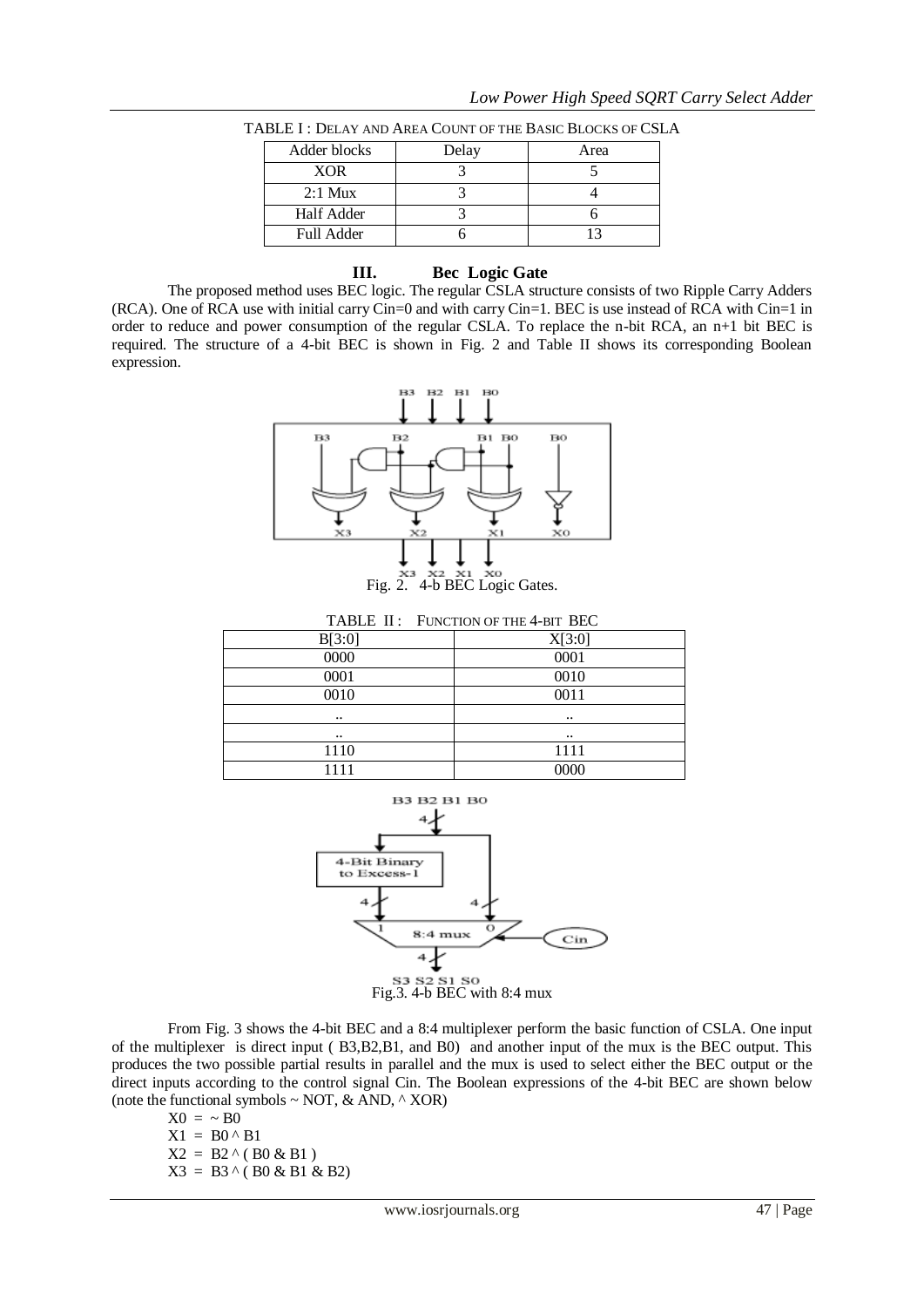### **IV. Delay And Area Evaluation Methodology Of Regular 16-B SQRT CSLA**

The 16-b regular SQRT CSLA structure is shown in Fig. 4. It has five groups of different size RCA. Fig. 5 shows the delay and area evaluation. The numerals within [] specify the delay values, e.g., sum2 requires 10 gate delays. The steps leading to the evaluation are as follows.

 The group2 [see Fig. 5(a)] requires two sets of 2-bit RCA. Delay calculation on considering the Table I, the arrival time of selection input c1[time(t) = 7] of 6:3 mux is earlier than s3[ t = 8] and later than  $s2[t=6]$ . Thus, sum $3[t = 11]$  is summation of s3 and mux[ t = 3] and sum $2[t = 10]$  is summation of c1 and mux.



Fig. 4. Regular 16-bit SQRT CSLA



Fig 5. Delay and area evaluation of regular SQRT CSLA: (a) group2, (b) group3, (c) group4 and (d) group5. F is Full Adder.

*Except for group2, the arrival time of mux selection input is always greater than the arrival time of data outputs from the RCA's. Thus, the delay of group3 to group5 is determined, respectively as follows:* 

- ${c6, sum[6:4]} = c3[t = 10] + mux$
- ${c10, sum[10:7]} = c6[t = 13] + mux$
- ${count, sum[15 : 11]} = c10[t = 16] + \text{mux}$

The one set of 2-bit RCA in group2 has  $2 \text{ FA}$  for Cin = 1 and the other set has 1 HA for Cin = 0. Area consideration of Table I, the total number of gate can be calculated as follows:

> Gate count =  $57$  (FA + HA + Mux)  $FA = 39 (3 * 13)$  $HA = 6(1 * 6)$  $Mux = 12(3 * 4)$ .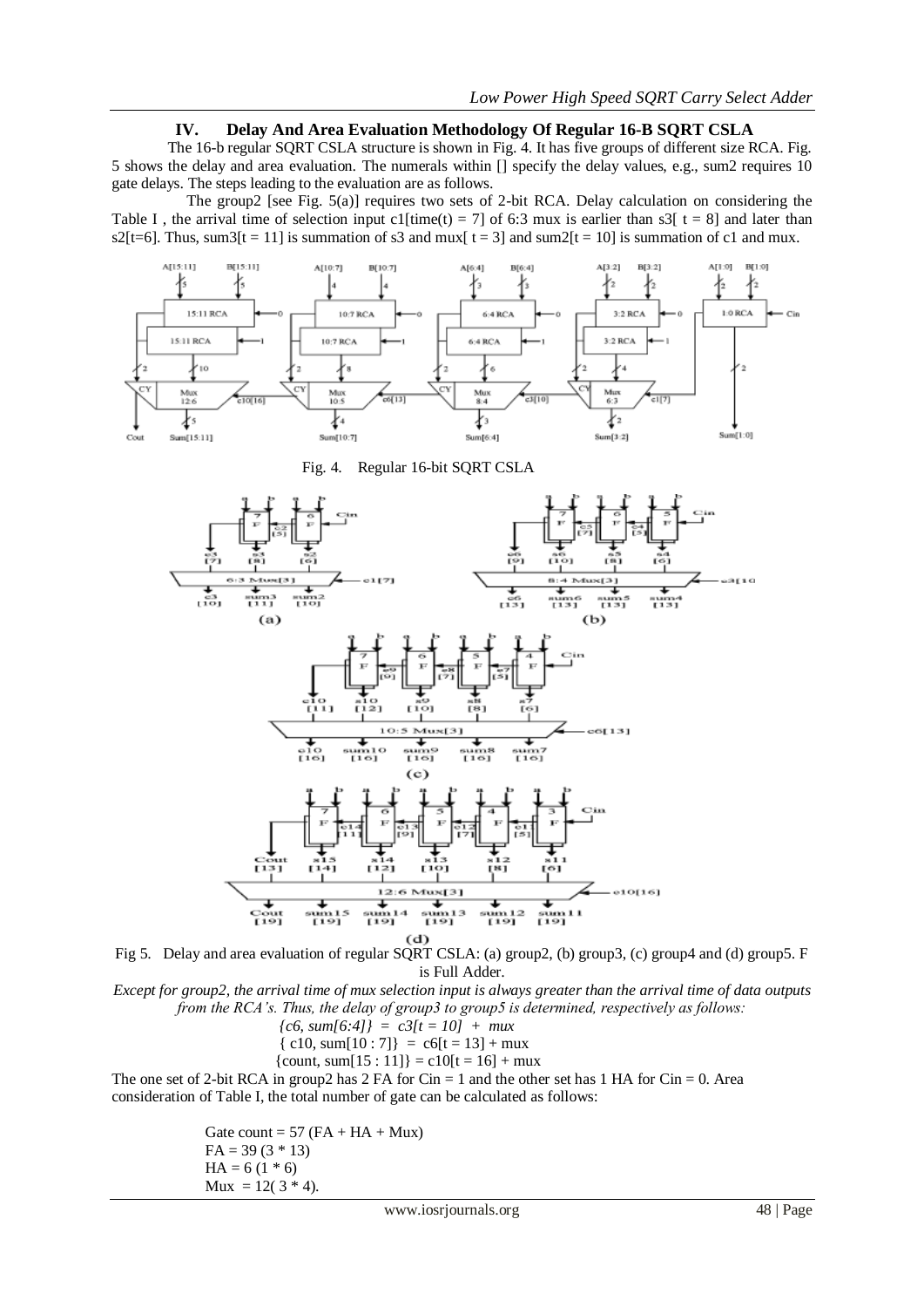Similarly, the maximum delay and area of the other groups can be calculated in the regular SQRT CSLA are evaluated in Table III.

| Group  | Delay | Area |
|--------|-------|------|
| Group2 |       |      |
| Group3 |       |      |
| Group4 |       |      |
| Group5 |       | 147  |

TABLE III : DELAY AND AREA COUNT OF REGULAR CSLA

## **V. Delay and Area Evaluation Methodology of Proposed 16-bit SQRT CSLA**

The Modified 16-bit SQRT CSLA is shown in Fig. 6. RCA with  $\overline{\text{C}}$ in = 1 is replaced by BEC logic gates. These are again five groups. Fig. 7. provides delay and area estimation of each group.



Fig. 7. Delay and area evaluation of modified SQRT CSLA: (a) group2, (b) group3, (c) group4, and (d) group5. H is Half Adder.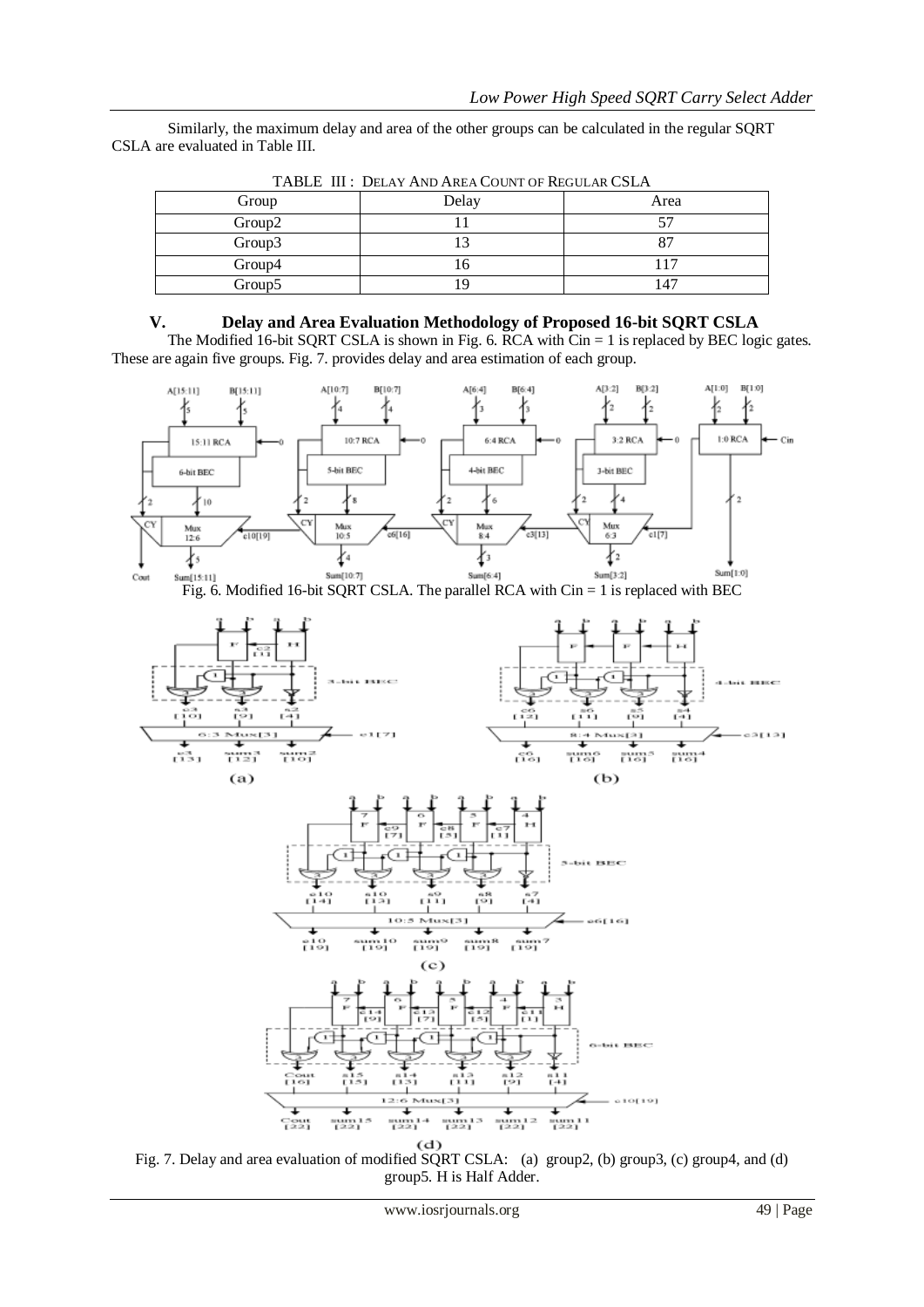The delay evaluation procedures are as follows:

- *a*) The group2 [see Fig. 7(a)] has one 2-bit RCA which has 1 FA and 1 HA for Cin = 0. A 3-bit BEC is used in place of another 2-bit RCA with  $Cin = 1$ . The 3-bit RCA adds one to the output from 2-bit RCA. Delay consideration of Table I, the arrival time of selection input c1 time (t) = 71 of 6:3 mux is earlier than the  $s3[t=9]$  and  $c3[t = 10]$  and later than the  $s2[t = 4]$ . Thus, the sum3 and final c3 (output from mux are depending on s3 and mux and partial c3 ( input to mux ) and mux ,respectively. The sum2 depends on c1 and mux.
- b) For the rest of the group's the arrival time of mux selection input is always greater than the arrival time of data inputs from the BEC's. Hence, the delay of the remaining groups depends on the arrival time of mux selection input and the mux delay.
- *c)* The area count of group2 is calculated as follows:

Gate count =  $43$  (FA + HA + Mux + BEC)  $FA = 13(1 * 13)$  $HA = 6(1 * 6)$  $AND = 1$  $NOT = 1$  $XOR = 10 (2 * 5)$  $Mux = 12 (3 * 4)$ 

*d*) Similarly, the maximum delay and the area of the groups of the modified SORT CSLA are evaluated in Table IV*.* 

| Group  | Delay | Area |
|--------|-------|------|
| Group2 |       |      |
| Group3 |       |      |
| Group4 |       | ∢⊿   |
| Group5 |       |      |

TABLE IV : DELAY AND AREA COUNT OF MODIFIED SQRT CSLA

Comparing Tables III and IV, it is clear that proposed modified SQRT CSLA saves 113 gate areas than regular SQRT CSLA, with only 11 increase in gate delays.

## **VI. Simulation Results**

The proposed 40-bit SQRT CSLA has been developed using TSMC 0.13-µm and compared with TSMC 0.18 um CMOS process technology.

TABLE V : THE COMPARISON OF THE REGULAR AND MODIFIED 40-BIT SQRT CSLA FOR TSMC 0.18-µM CMOS PROCESS TECHNOLOGY

| <u>Chiod i nocedd i echnolog i</u> |                    |              |                      |                                       |
|------------------------------------|--------------------|--------------|----------------------|---------------------------------------|
| Type of                            | Supply Voltage (V) | Delay $(ns)$ | Switching Power (μw) | Power-Delay Product (10 <sup>-1</sup> |
| Adders                             |                    |              |                      | 1 J T                                 |
| Regular CSLA                       |                    | 6.324        | 1415.4               | 8823.6                                |
| Modified                           | 1.8                | 6.657        | 1226.4               | 8164.1                                |
| CSLA                               |                    |              |                      |                                       |

The above table shows the modified 40-bit SQRT CSLA adder has a reduced Power-Delay Product (PDP) by 7.5%.

TABLE VI : THE COMPARISON OF THE REGULAR AND MODIFIED 40-BIT SQRT CSLA FOR TSMC 0.13-µM CMOS PROCESS TECHNOLOGY

| Type of Adders | Supply      | Delav |        | Switching Power ( $\mu$ w)   Power-Delay Product (10 <sup>-15</sup> J) |
|----------------|-------------|-------|--------|------------------------------------------------------------------------|
|                | Voltage (V) | (ns)  |        |                                                                        |
| Regular CSLA   |             | 5.986 | 1283.7 | 7684.2                                                                 |
| Modified       |             | 6.316 | 1057.5 | 6488.8                                                                 |
| CSLA           |             |       |        |                                                                        |

Table VI shows the modified 40-bit SQRT CSLA adder has a reduced Power-Delay Product (PDP) by 15.6%. Hence, comparing Table V and Table VI, it is shows that modified 40-bit CSLA has better performance under TSMC 0.13-um and TSMC 0.18-um CMOS process technology.